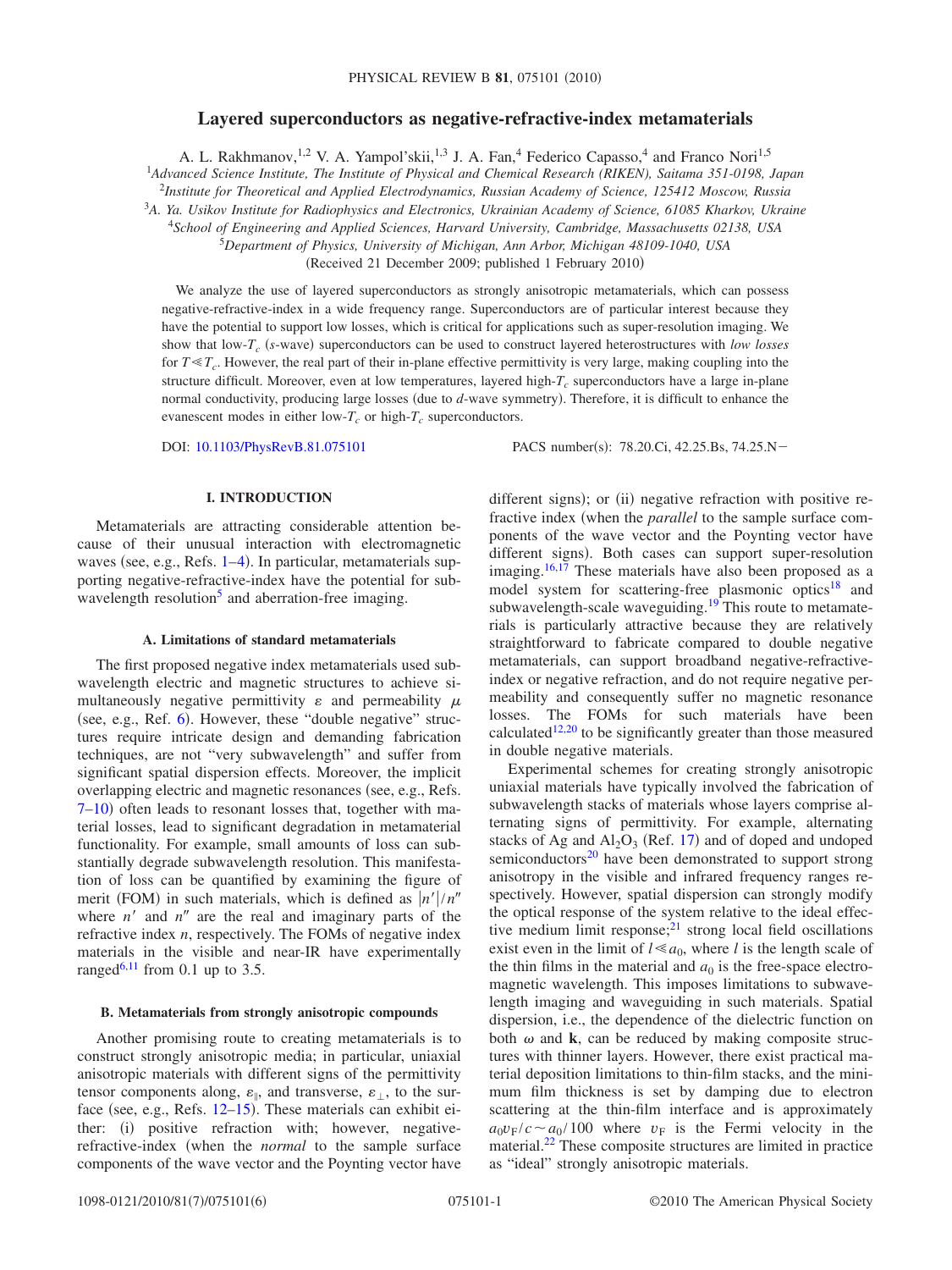We analyze here the idea of using superconductors as metamaterials (see, e.g., Refs. [23–](#page-4-16)[28](#page-5-0)). In particular, we consider layered cuprate superconductors<sup>28</sup> and artificial superconducting-insulator systems $^{29}$  as candidates for strongly anisotropic metamaterials. Unlike the composite structures discussed earlier, layered superconductors are not limited in performance by the spatial dispersion effects discussed in Ref. [21.](#page-4-14) Note here, that layered superconducting materials obey a number of interesting and important optical properties in the THz frequency range (see, e.g., Refs.  $30 - 32$  $30 - 32$ 

We will analyze these materials in the specific context of subwavelength resolution, which can be achieved by the amplification of evanescent waves.<sup>5</sup> This amplification is high when *n* is close to unity and its imaginary part is small.<sup>5[,33](#page-5-4)</sup> For the incident *p*-polarized waves considered here, subwavelength resolution requires

$$
\mathrm{Im}(\varepsilon) \ll \exp(-2k_{\perp}L),
$$

where  $k_{\perp}$  is the wave-vector component perpendicular to the surface, and  $L$  is the plane lens thickness.<sup>33</sup> For evanescent modes with  $k_{\perp} = 2\omega/c = 2k_0$  and  $L/a_0 = 0.1$ , we have Im( $\varepsilon$ )  $\leq 0.081$ .

We show that in the case of natural high- $T_c$  cuprates the losses are high at any reasonable frequency. In the case of artificial-layered structures prepared from  $\text{low-}T_c$  superconductors, the losses can be reduced significantly at low temperatures,  $T \ll T_c$ , where  $T_c$  is the critical temperature. The frequency range for such a metamaterial is  $\hbar \omega < 2\Delta$ , where  $\Delta$  is the superconducting gap, which corresponds to a maximum frequency in the THz range for  $low-T_c$  superconductors. We prove that the in-plane permittivity for  $low-T_c$  multilayers is large, preventing the effective enhancement of evanescent waves. This is problematic because subwavelength resolution<sup>5</sup> requires the amplification of evanescent waves. Note that Refs. [25–](#page-4-17)[27](#page-4-18) only focus on the zerofrequency dc case.

#### **II. EFFECTIVE PERMITTIVITY**

We study a medium consisting of a periodic stack of superconducting layers of thickness *s* and insulating layers of thickness *d* with Josephson coupling between successive superconducting planes. The number of layers is large, *L*/*s*  $+d$ = $N \ge 1$  and *s* is smaller than: the in-plane magnetic field penetration depth  $\lambda_{\parallel}$ , transverse skin depth  $\delta_{\perp}(\omega)$ , and wavelength

$$
a(\omega) \sim \frac{2\pi c}{\omega\sqrt{|\varepsilon(\omega)|}}.
$$

We calculate the effective permittivity,  $\hat{\varepsilon} = (\varepsilon_{\parallel}, \varepsilon_{\perp})$ , of the layered system in the case of *p*-wave refraction.

<span id="page-1-0"></span>Layered superconductors with Josephson couplings can be described by the Lawrence-Doniach model, where the averaged current components can be expressed as<sup>30</sup>

$$
J_{\perp} = J_c \sin \varphi_n + \frac{\sigma_{\perp} \Phi_0 \dot{\varphi}_n}{2 \pi c (s + d)}
$$

,

$$
J_{\parallel} = \frac{c\Phi_0 p_n}{8\pi^2 \lambda_{\parallel}^2} + \sigma_{\parallel} E_{\parallel},\tag{1}
$$

where  $\varphi_n$  is the gauge-invariant phase difference between the  $(n+1)$ th and *n*th superconducting layers,  $p_n$  is the in-plane superconducting momentum,

$$
J_c = c\Phi_0/(8\pi^2 d\lambda_\perp^2),
$$

is the transverse supercurrent density,  $\Phi_0$  is the magnetic flux quantum, and  $\lambda_{\perp}$  is the transverse magnetic field penetration depths. Also  $\sigma_{\perp}$  and  $\sigma_{\parallel}$  are the averaged transverse and inplane quasiparticle conductivities. The transverse  $E_{\perp}$  and inplane  $E_{\parallel}$  components of the electric field are related to the gauge-invariant phase difference and superconducting momentum by $30,31$  $30,31$ 

<span id="page-1-1"></span>
$$
(1 - \alpha \nabla_n^2) E_{\perp} = \frac{\Phi_0}{2 \pi c (s + d)} \dot{\varphi}_n, \quad E_{\parallel} = \frac{\Phi_0}{2 \pi c} \dot{p}_n, \tag{2}
$$

where  $\nabla_n^2 f(n) = f(n+1) + f(n-1) - 2f(n), \ \alpha = \varepsilon R_D^2 / (sd)$  is the capacitive coupling between layers, and  $R_D$  is the Debye length. We linearize the first of Eq.  $(1)$  $(1)$  $(1)$  and consider a linear electromagnetic wave

$$
E_{\parallel,\perp}(x,n,t) = \sum_{q} \int \frac{dkd\omega}{(2\pi)^2} E_{\parallel,\perp}(k,q,\omega) e^{(-i\omega t + ikx + iqn)},
$$

where  $q = \pi l/(N+1)$ ,  $l=0, \pm 1, \pm 2$ , and the *x* axis is in the plane of the layers. Using Eqs.  $(1)$  $(1)$  $(1)$  and  $(2)$  $(2)$  $(2)$ , we obtain

$$
\frac{J_{\perp}}{E_{\perp}} = (1 + \alpha \tilde{q}^2) \left[ \sigma_{\perp} - \frac{\varepsilon \omega_p^2 (s + d)}{4 \pi i d \omega} \right],
$$

$$
\frac{J_{\parallel}}{E_{\parallel}} = \sigma_{\parallel} - \frac{\varepsilon \gamma^2 \omega_p^2}{4 \pi i \omega},
$$
(3)

where

$$
\omega_p = c/(\lambda_\perp \sqrt{\varepsilon}),
$$

is the Josephson plasma frequency,  $\varepsilon$  is the interlayer permittivity,  $\gamma = \lambda_{\perp}/\lambda_{\parallel}$ , and  $\tilde{q}^2 = 2(1 - \cos q)$ . Averaged over the sample volume, the Maxwell equation has the form

$$
c \nabla \times \mathbf{H} = 4\pi \mathbf{J} + \partial \mathbf{D}/\partial t,
$$

where  $D_{\parallel} = \varepsilon_{\parallel}^0 E_{\parallel}$  and  $D_{\perp} = \varepsilon_{\perp}^0 E_{\perp}$ . In the effective medium approximation, the components of the permittivity tensor can be expressed  $as<sup>34</sup>$ 

$$
\varepsilon_{\parallel}^0 = \frac{d\varepsilon + s}{s + d}, \quad \varepsilon_{\perp}^0 = \frac{\varepsilon(s + d)}{s\varepsilon + d},
$$

where we assume that  $\varepsilon_{\text{superconductor}}=1$ . Fourier transforming the above Maxwell equation, we derive

$$
c[\nabla \times \mathbf{H}]_{\perp}(k, q, \omega) = -\varepsilon_{\perp} \dot{E}_{\perp},
$$

$$
c[\nabla \times \mathbf{H}]_{\parallel}(k, q, \omega) = -\varepsilon_{\parallel} \dot{E}_{\parallel},
$$
(4)

where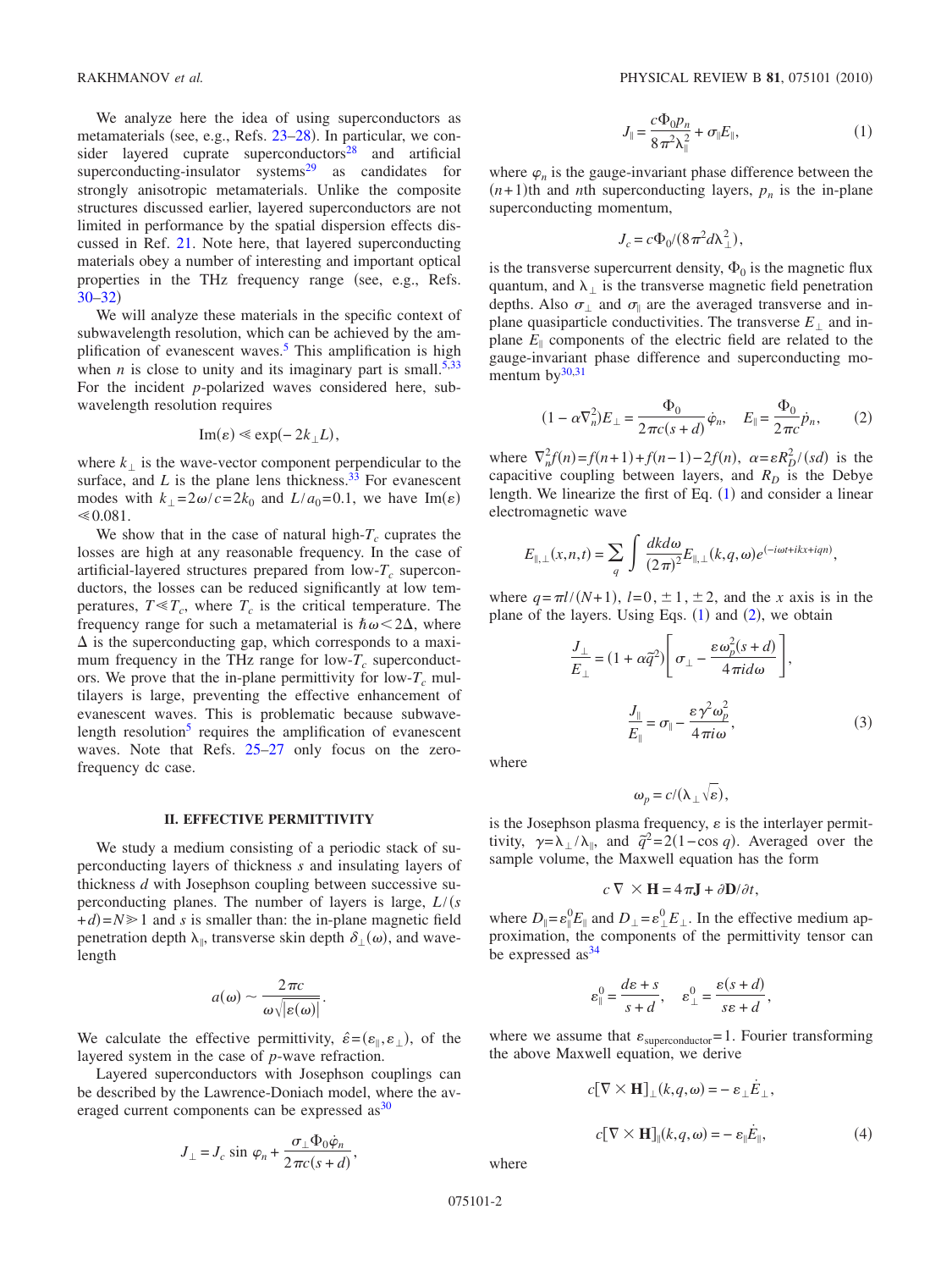$$
\varepsilon_{\parallel} = \varepsilon_{\parallel}^0 - \frac{4\pi J_{\parallel}}{i\omega E_{\parallel}}, \quad \varepsilon_{\perp} = \varepsilon_{\perp}^0 - \frac{4\pi J_{\perp}}{i\omega E_{\perp}}.
$$

<span id="page-2-0"></span>Therefore, we finally obtain

$$
\varepsilon_{\perp} = \varepsilon_{\perp}^{0} - \frac{4\pi(1 + \alpha \tilde{q}^{2})\sigma_{\perp}}{i\omega} - \varepsilon(1 + \alpha \tilde{q}^{2})\frac{\omega_{p}^{2}(s+d)}{\omega^{2}d},
$$

$$
\varepsilon_{\parallel} = \varepsilon_{\parallel}^{0} - \frac{4\pi\sigma_{\parallel}}{i\omega} - \varepsilon\gamma^{2}\frac{\omega_{p}^{2}}{\omega^{2}}.
$$
(5)

Thus,  $\varepsilon_{\parallel} < 0$  and  $\varepsilon_{\perp} > 0$  in the frequency range

$$
\sqrt{(1+\alpha \tilde{q}^2)\frac{s\epsilon+d}{d}} < \frac{\omega}{\omega_p} < \gamma \sqrt{\frac{\epsilon(s+d)}{ds+s}}.
$$
 (6)

If the incident angle is close to normal and anisotropy is large,  $\gamma \geq 1$ , we can find an estimate

$$
\text{FOM} \approx 2 \left| \frac{\text{Re}(\varepsilon_{\parallel})}{\text{Im}(\varepsilon_{\parallel})} \right| \approx \frac{\varepsilon \gamma^2 \omega^3}{2 \pi \sigma_{\parallel} \omega_p^2}.
$$

Electromagnetic waves propagate in the layered superconductors if  $\omega > \omega_p$ . Thus, the results obtained are valid if

$$
\omega_p < \omega < \omega_c = 2\Delta/\hbar.
$$

Below we analyze separately the different cases of a typical high- $T_c$  layered superconductor,  $Bi_2Sr_2CaCu_2O_{8+\delta}$  (Bi2212), and also an artificial low- $T_c$  layered structure made from Nb.

#### **III. LAYERED HIGH-T<sub>c</sub> SUPERCONDUCTORS**

In the case of Bi2212, it is known that  $s \le d$  since *s*  $\approx$  0.2 nm while  $d=1-2$  nm,  $\varepsilon=12$ ,  $\alpha \approx 0.1$ , and at lowtemperatures  $(T \ll T_c = 90 \text{ K})$   $\omega_p \approx 10^{12} \text{ s}^{-1}$ ,  $\gamma = 500$ ,  $\sigma_{\parallel} \approx 4$  $\times 10^4$   $\Omega^{-1}$  cm<sup>-1</sup>, and  $\sigma_{\perp} \approx 2 \times 10^{-3}$   $\Omega^{-1}$  cm<sup>-1</sup> (see, e.g., Refs.  $30$  and  $35$ ). In this case, Eq.  $(5)$  $(5)$  $(5)$  can be rewritten as

$$
\varepsilon_{\perp} \approx \varepsilon \left(1 - \frac{\omega^2}{\omega_p^2}\right) + \frac{4\pi i \sigma_{\perp}}{\omega}, \quad \varepsilon_{\parallel} \approx \varepsilon \left(1 - \frac{\gamma^2 \omega^2}{\omega_p^2}\right) + \frac{4\pi i \sigma_{\parallel}}{\omega}.
$$

The calculated frequency dependence of the permittivity for Bi2212 is shown in Figs. [1](#page-2-1) and [2.](#page-2-2) The superconducting gap for Bi2212 is estimated as  $\Delta \approx 2-3k_BT_c$ , with

$$
\omega_c \approx 5 \times 10^{13} \text{ s}^{-1} \ll \gamma \omega_p.
$$

Thus, for any incident angle, Bi2212 has negative *n* in the frequency range from about 0.15 to 7.5 THz, or in the wavelength domain 40  $\mu$ m  $\le a \le 2$  mm. However, the use of Bi2212 as metamaterial has a disadvantage since the in-plane quasiparticle conductivity  $\sigma_{\parallel}$  is large, even at helium tem-peratures, see Fig. [3.](#page-3-0) As it is seen from Fig. [3,](#page-3-0)  $\sigma_{\parallel} \neq 0$  when  $T\rightarrow 0$ , which is typical for superconductors having a *d*-type symmetry of the order parameter. In addition, the usual dimensions of high-quality Bi2212 single crystals are less than 1 mm in the in-plane direction and about  $30-100$   $\mu$ m in the transverse direction. Thus, it might be difficult to use Bi2212 single crystals as metamaterials, or elements of a superlens.

#### **IV. LOW-***Tc* **ARTIFICIAL LAYERED STRUCTURES**

The thickness of the insulator in Josephson junctions is about a few nm. To attain a low-loss regime and reach the

<span id="page-2-1"></span>

FIG. 1. Dependence of the real part of the permittivity  $\hat{\varepsilon}$  in Bi2212 on the frequency  $\omega$  (or wavelength  $a_0$ ), calculated from Eq. ([5](#page-2-0)): (a) real part of the in-plane permittivity  $\varepsilon_{\parallel}(\omega)$ ; (b) ratio of the real parts of the in-plane and transverse permittivities.

bulk critical temperature, the thickness of the superconducting layers should be larger or about the superconductor coherence length  $\xi$ . For clean superconductors,  $\xi$  is about tens of nm. Thus, for low- $T_c$  artificial-layered structures, it is reasonable to analyze the case  $d \ll s$ . In this limit,

$$
\lambda_{\parallel} = \lambda \sqrt{(s+d)/s} \approx \lambda,
$$

where  $\lambda$  is the bulk magnetic field penetration depth and

$$
\alpha = \varepsilon R_D^2/(sd) \ll 1
$$

in any realistic case. It is easy to choose an insulator with very low conductivity  $\sigma_i$  to satisfy the condition  $\sigma_i \ll \sigma_s d/s$ 

<span id="page-2-2"></span>

FIG. 2. Dependence of the imaginary part of the permittivity  $\hat{\epsilon}$ in Bi2212 on the frequency  $\omega$  (or wavelength  $a_0$ ), calculated from Eq. ([5](#page-2-0)): (a) imaginary part of the in-plane permittivity  $\varepsilon_{\parallel}(\omega)$ ; (b) imaginary part of the transverse permittivity  $\varepsilon_{\perp}(\omega)$ .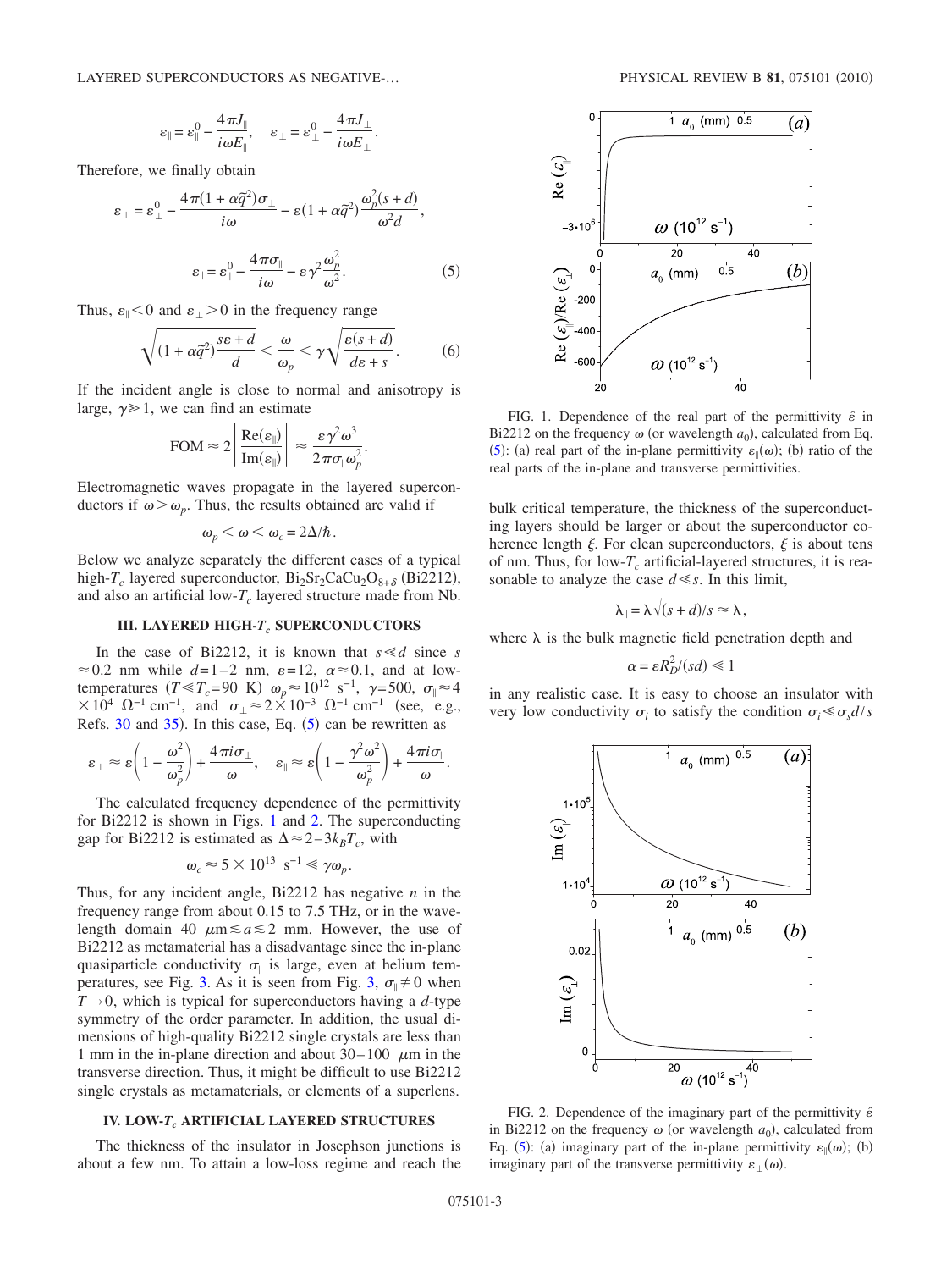<span id="page-3-0"></span>

FIG. 3. Temperature dependence of the in-plane quasiparticle conductivity  $\sigma_{\parallel}(T)$  in Bi2212; solid triangles are low frequency data from Ref. [35,](#page-5-7) open squares correspond to 14.4 GHz data from Refs.

at any reasonable temperature, where  $\sigma_s$  is the quasiparticle conductivity of the superconductor. In this case we have

$$
\varepsilon_{\perp}^0 = 1
$$
,  $\varepsilon_{\parallel}^0 = 1$ ,  $\sigma_{\perp} = \frac{\sigma_i s}{d}$ ,  $\sigma_{\parallel} = \sigma_s$ .

Equations  $(5)$  $(5)$  $(5)$  for the effective permittivity can now be rewritten as

<span id="page-3-4"></span>
$$
\varepsilon_{\perp} \approx \left(1 - \varepsilon \frac{s \omega_p^2}{d \omega^2}\right) + \frac{4 \pi i \sigma_i s}{\omega d}, \quad \varepsilon_{\parallel} \approx \varepsilon \left(1 - \gamma^2 \frac{\omega_p^2}{\omega^2}\right) + \frac{4 \pi i \sigma_s}{\omega}.
$$
\n(7)

<span id="page-3-3"></span>Therefore, the refraction index *n* is negative if

$$
\sqrt{\frac{\varepsilon s}{d}} < \frac{\omega}{\omega_p} < \gamma. \tag{8}
$$

For artificial structures,  $\gamma$  can be easily made of the order of, or even much larger than, in natural layered superconductors. In contrast to  $d$ -wave high- $T_c$  superconductors, for bulk *s*-wave superconductors, the quasiparticle conductivity  $\sigma_s$ tends to zero for decreasing *T*. Thus, in principle, the imaginary part of  $\varepsilon_{\parallel}$  could be made as small as necessary by cooling the system.

Consider now Nb superconducting layers. For estimates we can take:<sup>38</sup>  $T_c = 9.3$  K,  $\lambda(T=0) = 44$  nm,  $\xi = 38$  nm, electron mean-free-path  $l_e$ =20 nm, and normal state conductivity  $\sigma_n = 0.85 \times 10^6 \Omega^{-1}$  cm<sup>-1</sup>. Thus, a reasonable thickness for the superconducting layers can be chosen as

$$
s = 30 - 40
$$
 nm  $\ll a(\omega_c) \approx 100 - 200$  nm.

The superconducting properties of Nb are well described in the BCS weak-coupling approximation.<sup>38</sup> In particular, its conductivity  $\sigma_s(\omega, T)$  can be calculated using the Mattis-Bardeen theory<sup>39</sup> (Fig. [4](#page-3-1)). At low temperatures,  $T \ll T_c$ , in the weak-coupling BCS limit, we have  $\Delta = 1.76 k_B T_c$ . When  $\omega$  $\langle \omega_c \rangle$  and  $T \ll T_c$ , we can rewrite the Mattis-Bardeen formula for conductivity $38,39$  $38,39$  in the form

<span id="page-3-1"></span>

[36](#page-5-10) and [37.](#page-5-11) FIG. 4. The dependence (Ref. [38](#page-5-8)) of  $\sigma_s/\sigma_n$  on  $t \equiv T/T_c$ ; points: experimental data for Nb at about 60 GHz; solid line: Mattis-Bardeen theory in the weak-coupling BCS limit; dashed line: strong-coupling Eliashberg prediction. (Ref. [38](#page-5-8))

<span id="page-3-5"></span>
$$
\frac{\sigma_s}{\sigma_n} = \left[1 - \exp\left(-\frac{3.52 \omega}{\omega_c t}\right)\right] \frac{\omega_c}{\omega}
$$

$$
\times \int_1^\infty \frac{(u^2 + 1 + 2u\omega/\omega_c) \exp\left(-\frac{1.76u}{t}\right)}{\sqrt{(u^2 - 1)[(u + 2\omega/\omega_c)^2 - 1]}} du,
$$
(9)

where  $t = T/T_c$ . The results of our calculations are shown in Fig. [5.](#page-3-2) These calculations demonstrate that the losses in artificial structures made from  $low-T_c$  superconductors *can be extremely low.* The maximum frequency  $\omega_c = 3.52 k_B T_c / \hbar$  for Nb corresponds to approximately 0.7 THz. From the results presented in Fig. [5,](#page-3-2) we can estimate that at  $\omega \sim \omega_c$  the imaginary part of  $\varepsilon_{\parallel}$  is lower than 10<sup>-3</sup> if *T* < 1 K. At higher frequencies,  $\omega > \omega_c$ , the conductivity of the superconductor is about the conductivity of the normal metal and it cannot be easily used as a metamaterial with low losses.

Note also that by an appropriate choice of insulator, *s*, and *d*, we can vary the parameters  $\gamma$  and  $\omega_p$  in a wide range. If we assume that  $\varepsilon \sim 10$ , then to fulfill conditions ([8](#page-3-3)) for  $\omega_p$  $\langle \omega_c \rangle$  we should prepare highly anisotropic heterostructures

<span id="page-3-2"></span>

FIG. 5. Calculated, from Eqs. ([7](#page-3-4)) and ([9](#page-3-5)), temperature dependence of the imaginary part of  $\varepsilon_{\parallel}(t) = \varepsilon_{\parallel}(T/T_c)$ , for a Nb-based layered structure, with  $\omega = 0.9\omega_c$ ,  $\varepsilon = 10$ ,  $s/d = 5$ , and  $\gamma = 500$ ; here:  $\omega_p/\omega_c$ =0.1, Re( $\varepsilon_{\perp}$ )=0.393, and Re( $\varepsilon_{\parallel}$ )  $\approx$  -3  $\times$  10<sup>6</sup>.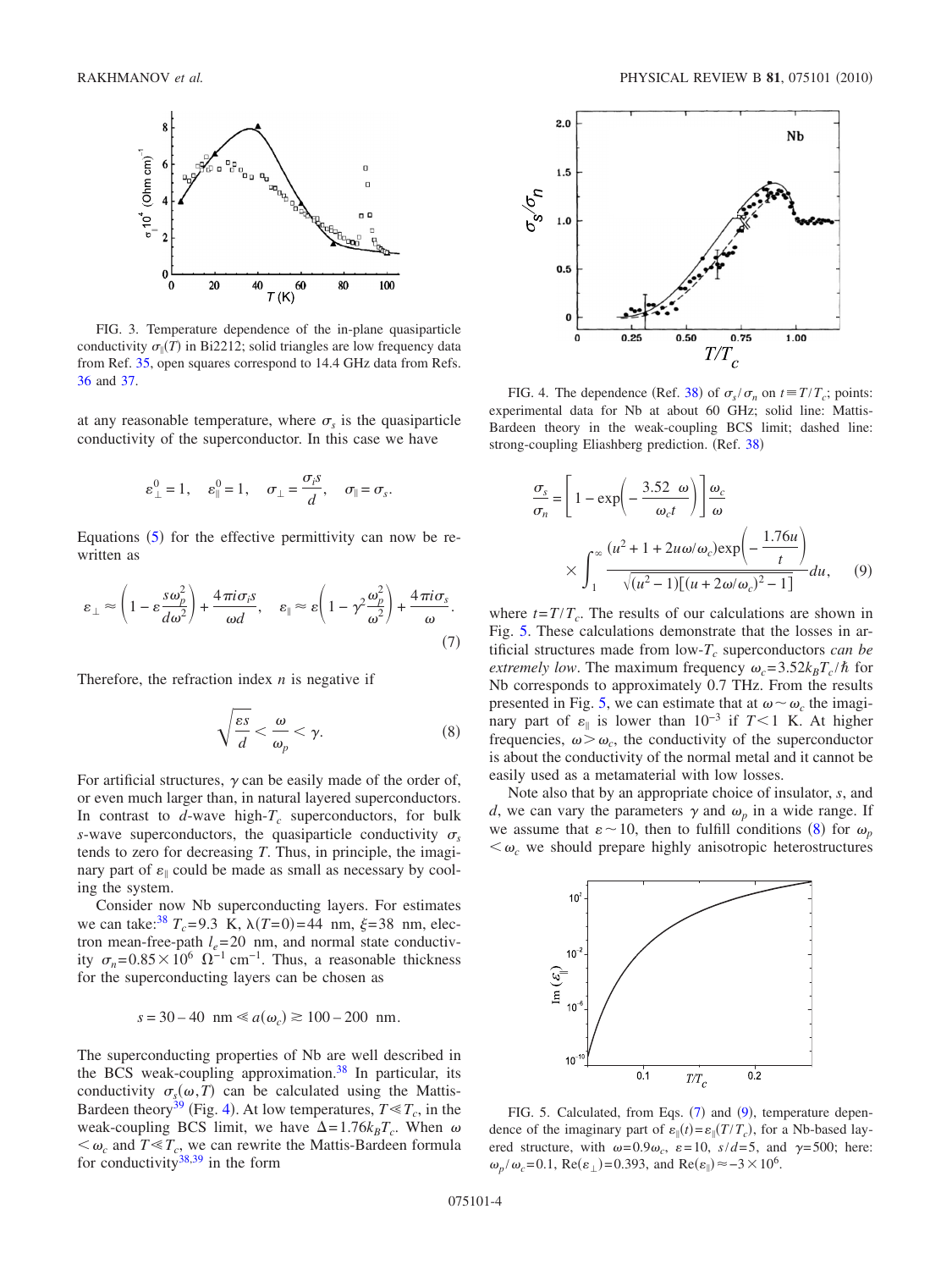with  $\gamma$  > 10<sup>3</sup>. If the anisotropy is large, we can find from Eq.  $(7)$  $(7)$  $(7)$  that

$$
\operatorname{Re}(\varepsilon_{\parallel}) \approx -c^2/\lambda^2 \omega^2.
$$

The absolute value of  $Re(\varepsilon_{\parallel})$  is very large,

$$
|\text{Re}(\varepsilon_{\parallel})| \geq c^2/\lambda^2 \omega_c^2 \approx 3 \times 10^6.
$$

These estimates suggest that  $low-T_c$  superconducting multilayers might not work as practical metamaterials.

The metamaterial properties of layered superconductors, either natural or artificial, can be tuned varying the temperature or an in-plane magnetic field, which strongly affects the transverse critical current density and, consequently, the plasma frequency. But applying a magnetic field increases dissipation, which is undesirable. Note also that the estimates made above show that the FOM may be very large for the systems considered here, however, this does not mean necessarily that these media can be easily used as practical metamaterials.

## **V. CUPRATES IN THE NORMAL STATE**

There is experimental evidence that cuprate superconductors have strongly anisotropic optical characteristics in the normal state. $40,41$  $40,41$  For example, it was observed that La<sub>2−x</sub>Sr<sub>x</sub>CuO<sub>4</sub> supports negative permittivity along the CuO planes at frequencies up to the mid- and near-IR range.<sup>40</sup> Moreover, these optical properties could be finely tuned by varying the stoichiometry. Such natural materials are thus candidates for practical anisotropic metamaterials. The use of cuprates in the normal state has evident advantages, such as

operating above  $\omega_c$  and to work at room temperature. However, the normal conductivity of cuprates is of the same order as their quasiparticle conductivity in the superconducting state (see, e.g., Fig.  $3$  and Ref.  $35$ ). The metamaterial properties of cuprates in the normal state require a separate analysis and will be performed elsewhere.

## **VI. CONCLUSIONS**

Here we analyze the properties of anisotropic metamaterials made from layered superconductors. We show that these materials can have a negative–refractive-index in a wide frequency range for arbitrary incident angles. However, superconducting metamaterials made from natural layered high- $T_c$ cuprates have a large in-plane normal conductivity, even at very low temperatures, due to *d*-wave symmetry of their superconducting order parameter. Therefore, these are very lossy. Nevertheless, low- $T_c$  *s*-wave superconductors allow to produce metamaterials with *low losses* at low temperatures,  $T \ll T_c$ . But the real part of their in-plane permittivity is very large, reducing the enhancement of the evanescent modes and potentially limiting the use of superconducting structures as practical metamaterials.

### **ACKNOWLEDGMENTS**

F.N. gratefully acknowledges partial support from the National Security Agency (NSA), Laboratory of Physical Sciences (LPS), Army Research Office (ARO), National Science Foundation (NSF) Grants No. EIA-0726909 and No. JSPS-RFBR 09-02-92114. F.C. gratefully acknowledges useful discussions with E. Narimanov.

- <span id="page-4-0"></span><sup>1</sup> V. G. Veselago, Sov. Phys. Usp. **10**, 509 (1968).
- <sup>2</sup> J. B. Pendry and D. R. Smith, Phys. Today  $57(6)$ , 37 (2004).
- <sup>3</sup>K. Y. Bliokh, Y. P. Bliokh, V. Freilikher, S. Savel'ev, and F. Nori, Rev. Mod. Phys. **80**, 1201 (2008).
- <span id="page-4-1"></span>4A. V. Kats, S. Savel'ev, V. A. Yampol'skii, and F. Nori, Phys. Rev. Lett. 98, 073901 (2007).
- <span id="page-4-2"></span><sup>5</sup> J. B. Pendry, Phys. Rev. Lett. **85**, 3966 (2000).
- <span id="page-4-3"></span><sup>6</sup> V. M. Shalaev, Nat. Photonics 1, 41 (2007).
- <span id="page-4-4"></span>7R. A. Shelby, D. R. Smith, and S. Schultz, Science **292**, 77  $(2001).$
- 8H. O. Moser, B. D. F. Casse, O. Wilhelmi, and B. T. Saw, Phys. Rev. Lett. 94, 063901 (2005).
- 9T. Koschny, M. Kafesaki, E. N. Economou, and C. M. Soukoulis, Phys. Rev. Lett. 93, 107402 (2004).
- <span id="page-4-5"></span>10S. Zhang, W. Fan, N. C. Panoiu, K. J. Malloy, R. M. Osgood, and S. R. J. Brueck, Phys. Rev. Lett. 95, 137404 (2005).
- <span id="page-4-6"></span><sup>11</sup> J. Valentine, S. Zhang, T. Zentgraf, E. Ulin-Avila, D. A. Genov, G. Bartal, and X. Zhang, Nature (London) 455, 376 (2008).
- <span id="page-4-7"></span>12V. A. Podolskiy and E. E. Narimanov, Phys. Rev. B **71**, 201101(R) (2005).
- <sup>13</sup> J. B. Pendry, Science **306**, 1353 (2004).
- <sup>14</sup> A. Alu and N. Engheta, J. Opt. Soc. Am. B **23**, 571 (2006).
- <span id="page-4-8"></span>15O. V. Ivanov and D. I. Sementsov, Crystallogr. Rep. **45**, 487  $(2000).$
- <span id="page-4-9"></span>16Z. Jacob, L. V. Alekseyev, and E. Narimanov, Opt. Express **14**, 8247 (2006).
- <span id="page-4-10"></span>17Z. Liu, H. Lee, Y. Xiong, C. Sun, and X. Zhang, Science **315**, 1686 (2007).
- <span id="page-4-11"></span><sup>18</sup> J. Elser and V. A. Podolskiy, Phys. Rev. Lett. **100**, 066402  $(2008).$
- <span id="page-4-12"></span>19A. A. Govyadinov and V. A. Podolskiy, Phys. Rev. B **73**, 155108  $(2006).$
- <span id="page-4-13"></span>20A. J. Hoffman, L. Alekseyev, S. S. Howard, R. J. Franz, D. Wasserman, V. A. Podolskiy, E. E. Narimanov, D. L. Sivco, and C. Gmachl, Nature Mater. **6**, 946 (2007).
- <span id="page-4-14"></span><sup>21</sup> J. Elser, V. A. Podolskiy, I. Salakhutdinov, and I. Avrutsky, Appl. Phys. Lett. 90, 191109 (2007).
- <span id="page-4-15"></span>22A. A. Govyadinov and V. A. Podolskiy, J. Mod. Opt. **53**, 2315  $(2006).$
- <span id="page-4-16"></span>23M. Ricci, N. Orloff, and S. M. Anlage, Appl. Phys. Lett. **87**, 034102 (2005).
- $2^4$ C. Du, H. Chen, and S. Li, Phys. Rev. B 74, 113105 (2006).
- <span id="page-4-17"></span>25B. Wood and J. B. Pendry, J. Phys.: Condens. Matter **19**, 076208  $(2007).$
- 26F. Magnus, B. Wood, J. Moore, K. Morrison, G. Perkins, J. Fyson, M. C. K. Wiltshire, D. Caplin, L. F. Cohen, and J. B. Pendry, Nature Mater. 7, 295 (2008).
- <span id="page-4-18"></span><sup>27</sup> E. Narimanov, Nature Mater. **7**, 273 (2008).